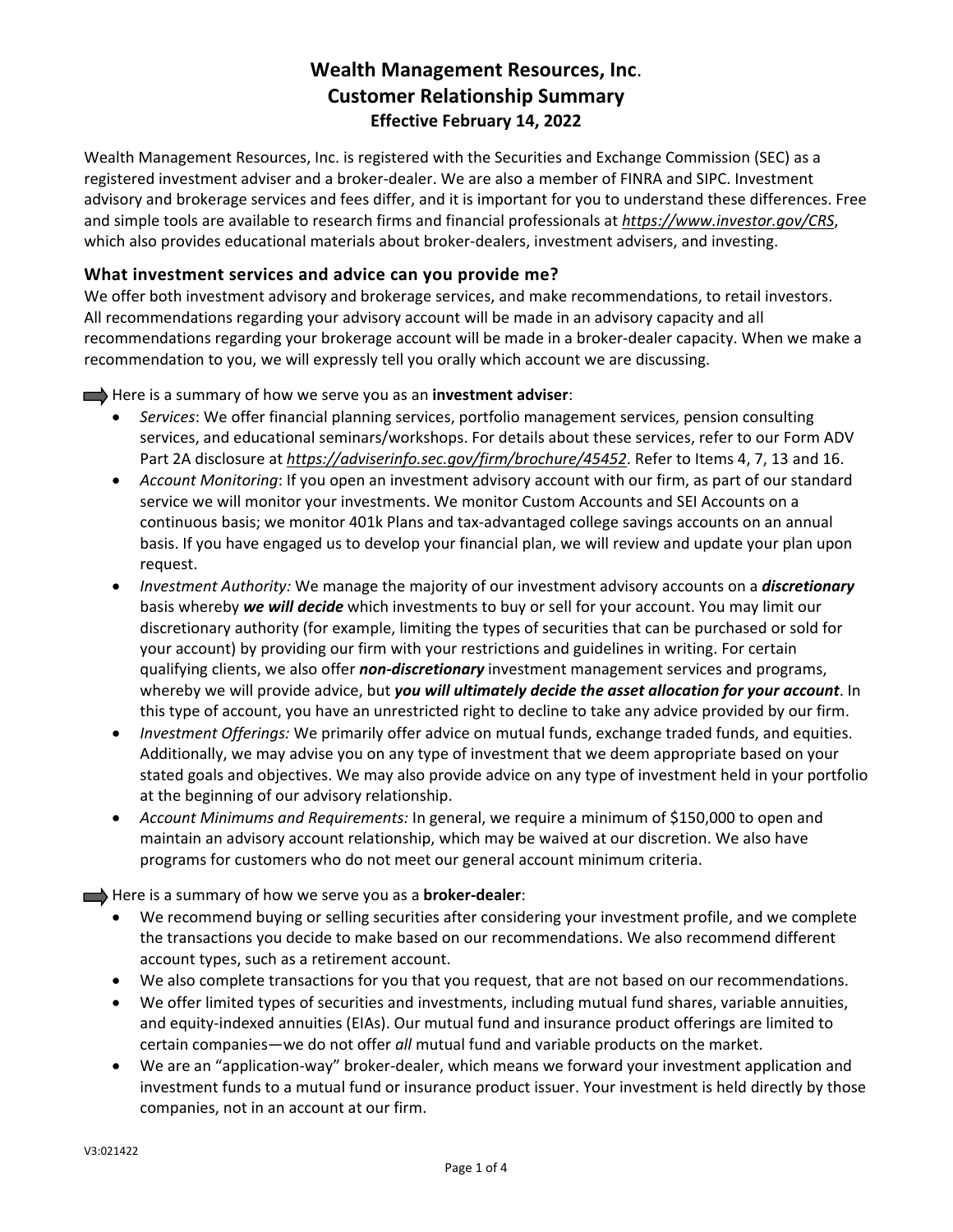- We do not assume discretionary authority over your accounts, meaning, we always get your approval before making or changing investments for you.
- Unless we separately agree in writing, we do not monitor your account or your investments.
- We do not offer stocks and bonds, products that are proprietary to our firm, or access to initial public offerings.
- We do not impose a minimum investment amount, however, minimum investment amounts may be imposed by the mutual fund or insurance company issuer.

‐‐‐‐‐‐‐‐‐‐‐‐‐‐‐‐‐‐‐‐‐‐‐‐‐‐‐‐‐‐‐‐‐‐‐‐‐‐‐‐‐‐‐‐‐‐‐‐‐‐‐‐‐‐‐‐‐‐‐‐‐‐‐‐‐‐‐‐‐‐‐‐‐‐‐‐‐‐‐‐‐‐‐‐‐‐

Before and after you become a customer, we will disclose other material information about our services, fees, conflicts, investment philosophy, and our relationship; those disclosures will be made orally or in various documents, such as our Advisory Agreement, New Account Form, and/or documents that describe the specific characteristics and risks of different products (like prospectuses). Some information will be provided by third parties, such as mutual fund companies. *For additional information* please call us at 401‐356‐1400 or visit *https://www.wealthmanagers.com/*.

#### *Questions to Ask Your Financial Professional*

Given my financial situation, should I choose an investment advisory service? Should I choose a brokerage service? Should I choose both types of services? Why or why not? How will you choose investments to recommend to me? What is your relevant experience, including your licenses, education and other qualifications? What do these qualifications mean?

#### **What fees will I pay?**

The fees you pay depend on whether you choose advisory services, brokerage services, or both.

- For **investment advisory services**, the following summarizes the principal fees and costs associated with engaging our firm as investment adviser. For detailed information, refer to our Form ADV Part 2A disclosure at *https://adviserinfo.sec.gov/firm/brochure/45452.* Refer to Items 4, 5 and 12.
	- **Asset Based Fees ‐** Payable at the end of each quarter. Since the fees we receive are asset‐based (i.e. based on the value of your account), we have an incentive to increase your account value which creates a conflict.
	- **Hourly Fees** ‐ Payable after we provide contracted financial planning or advisory services.
	- **Fixed Fees ‐** 50% payable upfront, with the remaining balance due after we complete your financial plan. You will pre‐approve of these fees in an agreement.
	- **Other Advisory Fees** ‐ Advisory fees charged by third party money managers, which are separate and apart from our fees.

Examples of the most common fees and costs applicable to our advisory clients are: fees related to mutual funds and exchange‐traded funds, transaction charges when purchasing or selling securities, and other product‐level fees associated with your investments.

For **brokerage services**, the principal, and most common, fees that you will pay are transaction-based commissions and sales charges:

- Each investment or other transaction recommended to you will have fees and costs associated with it. These fees and costs may be assessed at the time of making your investment or they may be paid during the life of your investment. The timing and amounts of any fees and costs that you will bear will be explicitly disclosed in the investment's offering and/or purchase documents, such as prospectuses and confirmations.
- Fees can include up‐front commissions, as well as on‐going fees ("trails"). Different "share classes" carry different sales charges.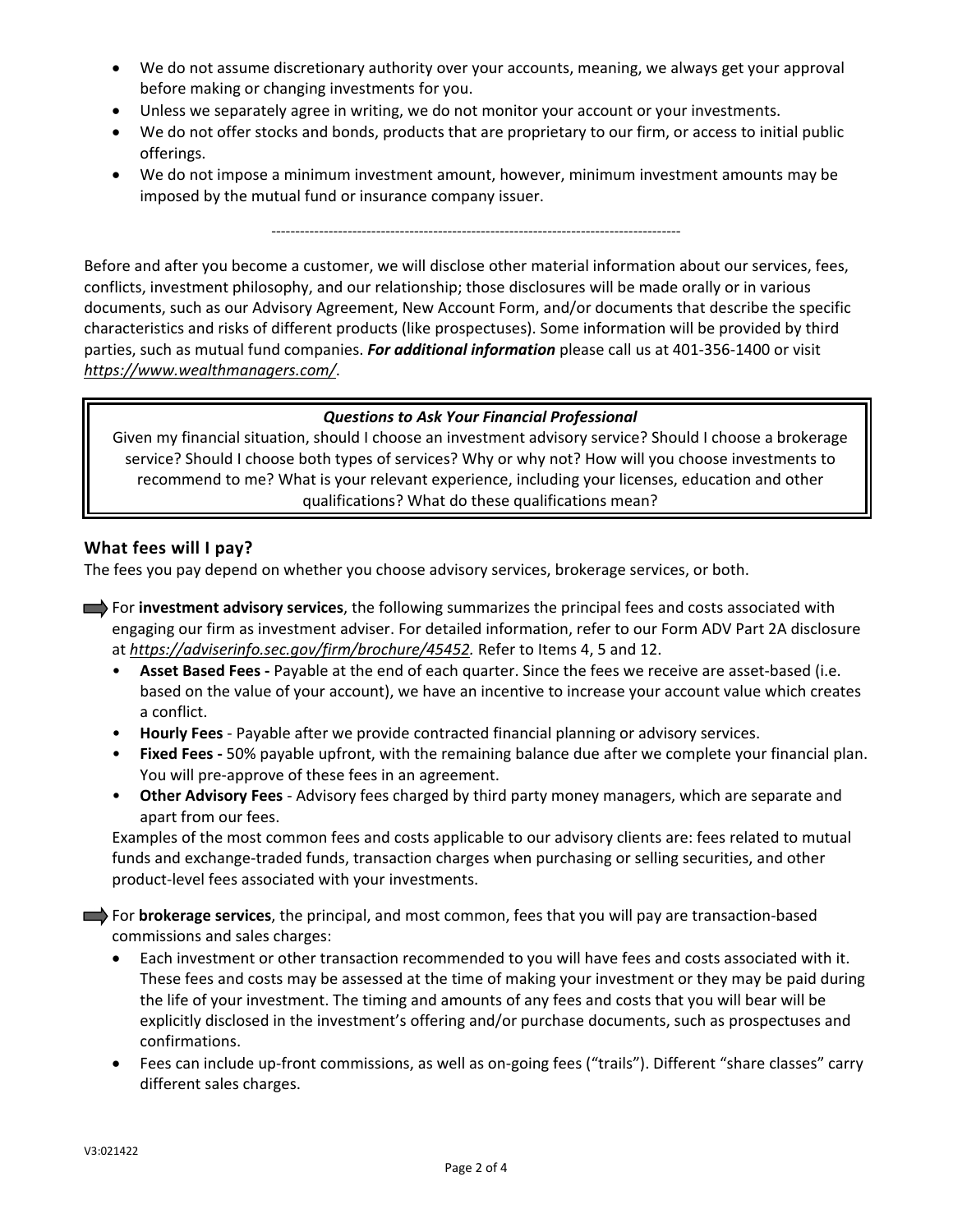- Mutual funds assess a sales charge, also called a commission, for each buy transaction, and the mutual fund company pays us a portion of that fee. Fees consist of flat fees and/or a percentage of the investment amount, and some of those fees are paid as trails.
- Variable annuity issuers may impose up‐front charges and "surrender" charges, depending on the product you buy and when you withdraw your investment. Fees consist of flat fees and/or a percentage of the investment amount. We are paid a portion of those fees.
- EIAs are insurance products that have sales charges similar to variable annuities. We are paid a portion of fees charged to you.
- Conflicts: The fact that each investment has different costs and fees associated with it creates a conflict of interest for us. We have an incentive to recommend investments to you that generate higher costs and fees, such as higher compensating share and asset classes; we are also incentivized to encourage you to invest more frequently and in greater amounts.

There are additional fees that may be charged for brokerage services, for instance, mutual fund companies assess their own internal fees, including annual account maintenance fees, management fees and other charges as described in each product's prospectus.

**‐‐‐‐‐‐‐‐‐‐‐‐‐‐‐‐‐‐‐‐‐‐‐‐‐‐‐‐‐‐‐‐‐‐‐‐‐‐‐‐‐‐‐‐‐‐‐‐‐‐‐‐‐‐‐‐‐‐‐‐‐‐‐‐‐‐‐‐‐‐‐‐‐‐‐‐‐‐‐‐‐‐‐‐‐‐**

You will pay fees and costs whether you make or lose money on your investments. Fees and costs will reduce any amount of money you make on your investments over time. Please make sure you understand what fees and costs you are paying.

Your financial professional will provide you with specific costs when discussing advisory services or securities transactions, and you will see disclosures about commissions, sales charges, or other fees in documents such as trade confirmations and prospectuses. *For additional information* on fees and costs, please call us at 401‐356‐ 1400.

#### *Questions to Ask Your Financial Professional*

Help me understand how these fees and costs might affect my investments. If I give you \$10,000 to invest, how much will go to fees and costs, and how much will be invested for me?

## **What are your legal obligations to me when providing recommendations as my broker‐dealer or when acting as my investment adviser? How else does your firm make money and what conflicts of interest do you have?**

When we provide you with a recommendation as your broker-dealer or act as your investment adviser, we have to act in your best interest and not put our interest ahead of yours. At the same time, the way we make money creates some conflicts with your interests. You should understand and ask us about these conflicts because they can affect the recommendations and investment advice we provide you. Here are some examples to help you understand what this means.

- *Advisory Fees:* The more assets there are in your advisory account, the more you will pay in fees, and the firm may therefore have an incentive to encourage you to increase the assets in your account. If you pay us hourly for investment advice or financial planning, we have an incentive to spend more time with you.
- *Brokerage Commissions and Trails*: The more securities you purchase, the more we will be paid in commissions or other fees. Therefore, we have an incentive to encourage you to increase the size of your investment. Products that pay trails provide on‐going fees to us and we have an incentive to recommend them. Also, the amount of trails received varies from product to product. This creates an incentive to recommend a product that pays a higher trail rather than a lower trail.
- *Brokerage Commissions and Advisory Fees*: Some individuals in our firm are dually licensed as Registered Representatives (RRs) and Investment Adviser Representatives (IARs). When an RR/IAR sells you securities, our firm receives commissions or fees, and the RR/IAR is ultimately compensated based on our firm's